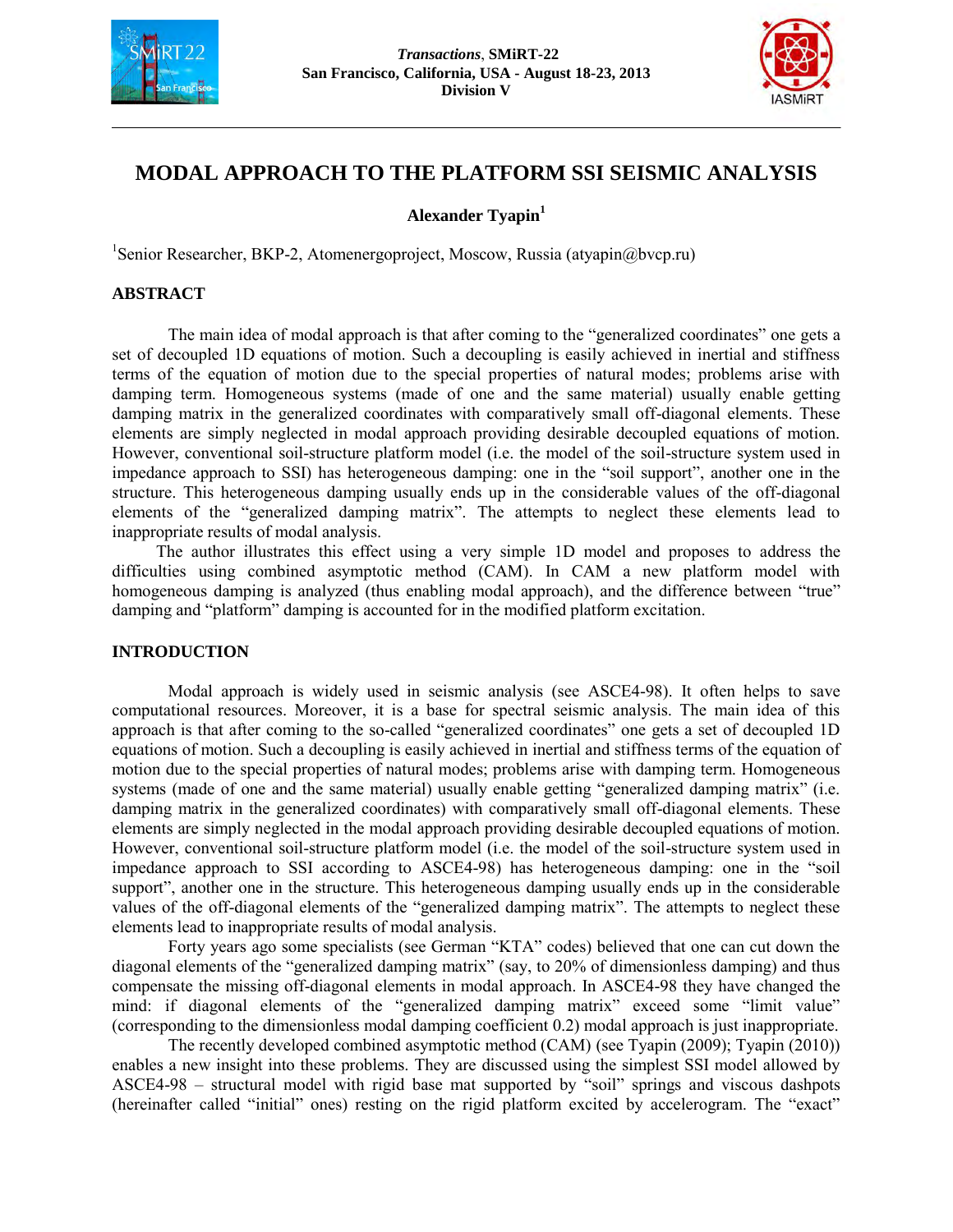solution for material damping in the structure and viscous damping in the soil support is obtained in the frequency domain without modal superposition. The proposed modal solutions are compared to the "exact" solution in terms of the transfer functions.

# **SAMPLE SSI MODEL AND EXACT SOLUTIONS IN THE FREQUENCY DOMAIN**

Let us use for the illustrative purposes a very simple sample 1D model with 3 DOFs shown (without damping) in Fig.1.



Figure 1. Sample 1D model shown without damping

Parameters of the model are given in the Table 1 together with natural frequencies and natural modes of the fixed-base system.

Table 1: Parameters of the sample model and natural frequencies/modes of the fixed-base SSI system

| Number | Mass, | <b>Stiffness</b> | Natural      | Modal           | Modal            | Modal            |
|--------|-------|------------------|--------------|-----------------|------------------|------------------|
| from   | tones | of springs,      | frequencies, | displacement of | displacement     | displacement     |
| below  |       | kN/m             | Hz           | the lower mass, | of the middle    | of the upper     |
|        |       |                  |              | $+1/2$          | mass, $t^{-1/2}$ | mass, $t^{-1/2}$ |
|        |       | 1.3E3            | 3.0025       | 0.4703          | 0.6069           | 0.6407           |
|        |       | 3.25E3           | 11.297       | 0.8535          | $-0.1281$        | $-0.5051$        |
|        |       | 6.75E3           | 20.073       | $-0.2245$       | 0.7844           | $-0.5782$        |

Natural frequencies in Table 1 are typical for SSI models of the NPP reactor buildings in vertical direction. Let the lower spring in Fig.1 represent "soil stiffness" and let other two springs together with three masses represent structure. Then we can use formula from ASCE4-98 linking coefficient of viscosity  $c_{\text{solid}}$  for soil dashpot to the stiffness coefficient  $k_{\text{solid}}$  of the soil spring

$$
c_{\text{solid}} / k_{\text{solid}} = 0.85r / V_s \tag{1}
$$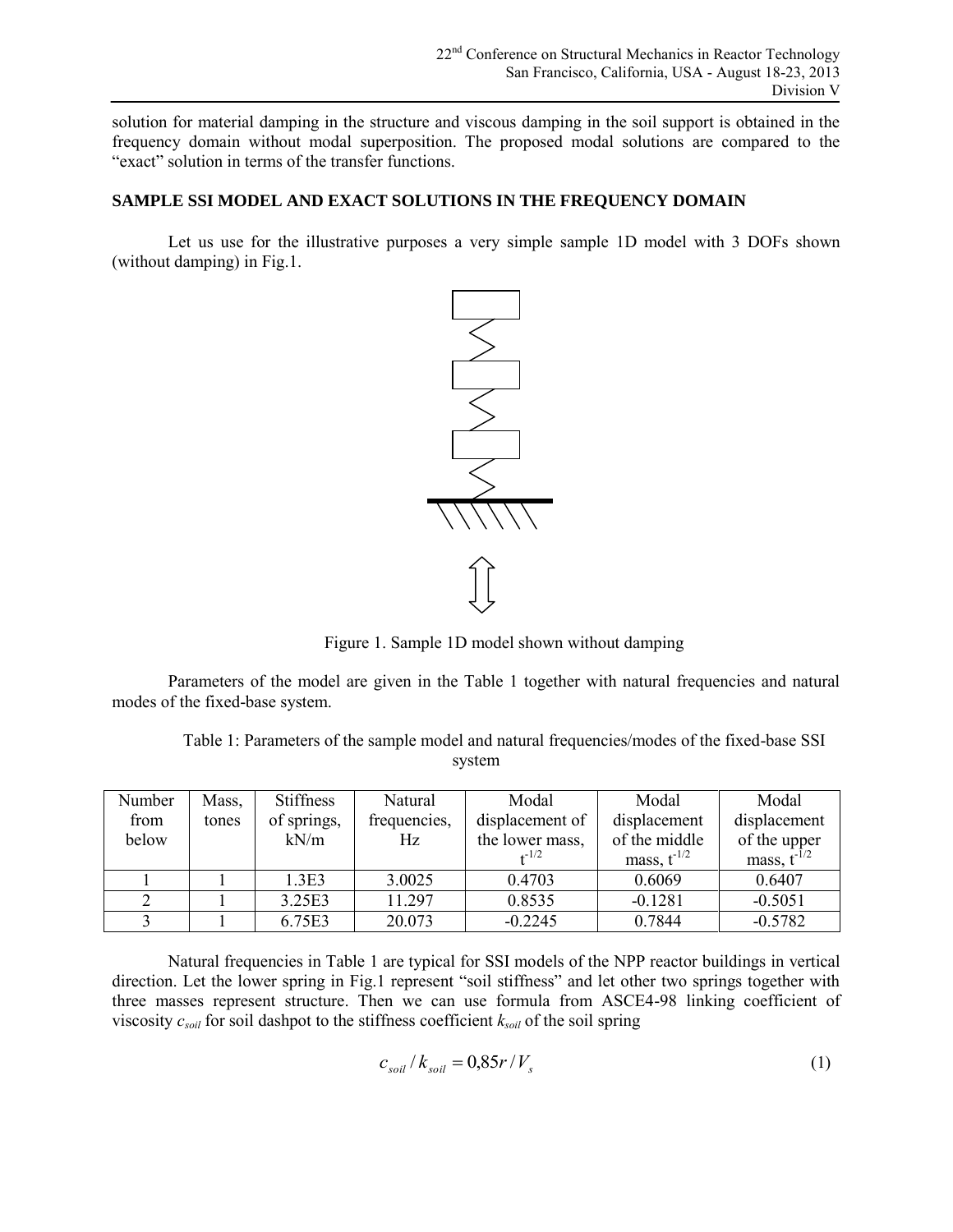Here  $r$  is equivalent radius of the base mat,  $V_s$  is shear wave velocity in the soil. For further calculations  $r=40$  m,  $V_s=400$  m/s, so soil viscosity coefficient in kN/(m/s) is

$$
c_{soil} = k_{soil} \times (0.85r/V_s) = 1.3 \times 10^3 \times 0.85 \times 40/400 = 110.5
$$
 (2)

Viscosity coefficient  $c_z$  should be directly added to the term  $(1,1)$  of damping matrix [C] in the initial coordinates.

Let us consider the equation of motion in the frequency domain:

r the equation of motion in the frequency domain:  
\n
$$
-\omega^2 [M](U) + \{[K_{str}]+[K_{soil}]\}(U) = [K_{soil}][U_g]
$$
\n(3)

Here  $\omega$  is a circular frequency; [M] is a mass matrix (real matrix n x n); [ $K_{str}$ ] is a stiffness matrix for structure (complex matrix n x n); [*Ksoil*] is a stiffness matrix for soil spring and dashpot (complex matrix n x n with a single non-zero element (1,1) in our sample case);  $\{U_{\nu}\}\$ is a platform displacement in the frequency domain (complex column matrix  $n \times 1$  with a single non-zero element  $(1,1)$  in our sample case);  $\{U\}$  is a structural response displacement (complex column matrix n x 1). Imaginary part of the only non-zero element of complex matrix  $[K_{\text{solid}}]$  is "viscous", i.e. proportional to  $\omega$  with coefficient  $c_{\text{solid}}$ .

The best damping model for structure (though not appropriate in the time domain) is material damping. Let us consider it in the form

$$
[\text{Im}K_{str}] = 2\lambda [\text{Re}K_{str}] \tag{4}
$$

Let us use  $\lambda$ =0.05 in our sample. Equation 3 leads to

$$
\lambda = 0.05 \text{ in our sample. } \text{Equation 3 leads to}
$$
\n
$$
\{U\} = [TF] \{U_g\}; [TF] = \{-\omega^2 [M] + [K_{str}] + [K_{soil}] \}^{-1} [K_{soil}]
$$
\n
$$
(5)
$$

Now we have all the information necessary to obtain [*TF*] – in the first column we have the transfer functions from platform to all three masses (from displacements to displacements; the same from accelerations to accelerations). The results will be shown below.

The alternative form of the Equation 3 may be written down using relative displacements  ${X}$ , linked to the absolute displacements {*U*} by

$$
\{U\} = \{X\} + \{U_b\} u_g
$$
 (6)

Here  ${U_b}$  is a real column matrix of "rigid" nodal displacements together with unit displacement of platform in the selected direction of excitation;  $u_g$  is scalar complex platform displacement in this direction (the only non-zero element in  ${U_g}$ ). The important note is that structural stiffness does not "work" for rigid displacements; i.e.  $[K_{str}]\{U_b\}=0$ . With this regard we can substitute Equation 6 into Equation 3 and get {*U<sub>b</sub>*} is a real column matrix of "rigid" nodal displacements together with unit displacement in the selected direction of excitation;  $u_g$  is scalar complex platform displacement in only non-zero element in {*U<sub>g</sub>*}).

$$
-\omega^{2}[M](X) + \{[K_{str}]+[K_{soil}]\}(X) = \omega^{2}[M](U_{b})u_{g} + [K_{soil}](U_{g}) - [K_{soil}](U_{b})u_{g}
$$
(7)

The last two terms in the right-hand part of Equation 7 give zero, and we get the Fourier image of -known equation of motion (e.g., see ASCE4-98):<br> $-\omega^2 [M] {X} + {[K_{str}] + [K_{soil}] } {X} = \omega^2 [M] {U_b} u_g$  (8) the well-known equation of motion (e.g., see ASCE4-98):

$$
-\omega^{2}[M](X) + \{[K_{str}] + [K_{soil}]\}(X) = \omega^{2}[M](U_{b})u_{g}
$$
\n(8)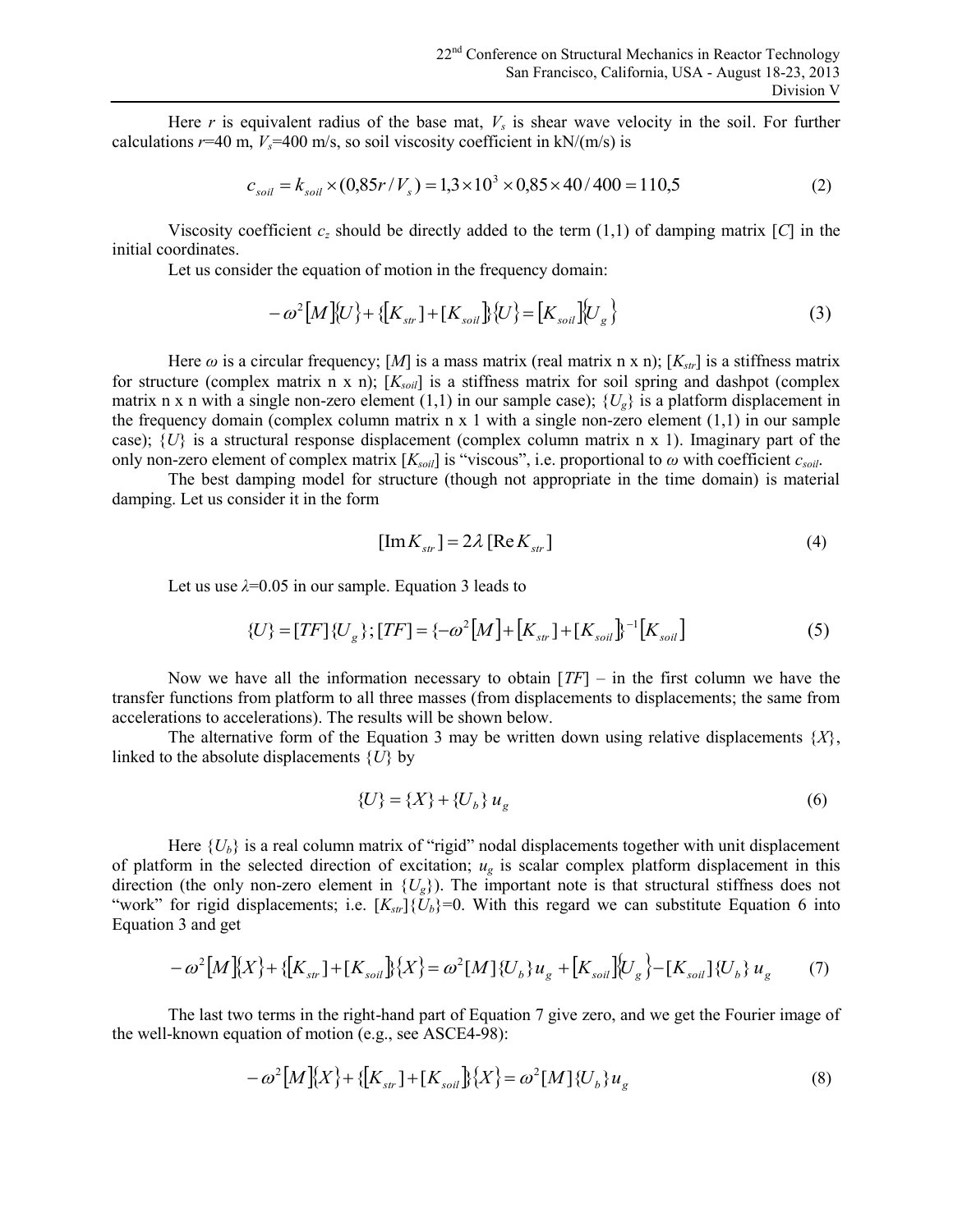Now let us apply conventional modal approach. Modal superposition is described by

$$
\{X\} = [\Phi]\{Y\} \tag{9}
$$

Here  $[\Phi]$  is a mode matrix of size (n x m);  $\{Y\}$  is a vector of relative displacement in generalized coordinates (m x 1); m is number of modes considered.

Natural modes [Ф] have two valuable special properties. First of all, different modes (i.e. columns of [Ф]) are "orthogonal by masses", enabling convenient scaling to unit matrix [*E*] (the so-called "normalization by masses")

$$
\left[\Phi\right]^T [M] \left[\Phi\right] = \left[E\right] \tag{10}
$$

Besides, different modes are also "orthogonal by stiffness"; as normalization described by Equation 10 has been already performed, the resulting matrix in the right-hand part of the analogue of Equation 10 will be non-unit, but carrying natural frequencies  $\omega_j^2$  ( $j=1,...,m$ ) instead:

$$
[\Phi]^T [\text{Re} K] [\Phi] = diag[\omega_j^2]
$$
\n(11)

If damping in the system is homogeneous, i.e. Equation 4 is valid not only for  $[K_{str}]$ , but for the total  $[K]=[K_{str}]+[K_{soil}]$ , then we come to the complex equation

$$
[\Phi]^T [K] [\Phi] = diag[\omega_j^2 (1 + 2i\lambda)] \tag{12}
$$

Combining Equations 7...12, and multiplying Equation 8 by  $[\Phi]^T$  from the left, one comes to the 1D equations of motion in generalized coordinates and in the frequency domain  $(i=1,...,m)$ :

$$
-\omega^2 Y_j + 2i\lambda \omega_j^2 Y_j + \omega_j^2 Y_j = \omega^2 \Gamma_j u_g
$$
\n(13)

Here  $\Gamma_j$  is modal participation factor j, equal to

participation factor j, equal to  
\n
$$
\Gamma_j = \frac{\{\Phi_j\}^T [M] \{U_b\}}{\{\Phi_j\}^T [M] \{\Phi_j\}} = \{\Phi_j\}^T [M] \{U_b\}
$$
\n(14)

This is a "material" variant of modal approach applicable to the systems with homogeneous damping. The main inconvenience of this variant is that 1D equations of motion must be solved in the frequency domain. However, "material" modal approach may be a base for "material" spectral method. The only difference with conventional spectral method is that spectral values are defined via maximal absolute response of 1D "material" SDOF oscillators, and not of SDOF "viscous" ones.

## **RAYLEIGH DAMPING: DIFFERENT OPTIONS**

In the time domain "material" damping is not applicable, and instead of Equation 8 we have

**I DAMPING: DIFFERENT OPTIONS**  
e time domain "material" damping is not applicable, and instead of Equation 8 we have  

$$
[M]\{\ddot{X}\} + \{[C_{str}] + [C_{soil}]\}\{\dot{X}\} + \{[K_{str}] + [K_{soil}]\}\{X\} = -[M]\{U_b\}\ddot{u}_g
$$
(15)

Here all matrices are real; in our sample the only non-zero elements in  $[K_{\text{solid}}]$  and  $[C_{\text{solid}}]$  are  $k_{\text{solid}}$ and  $c_{\text{sol}}$  respectively. Rayleigh damping is based on the special form of the matrix  $[C_{\text{str}}]$ :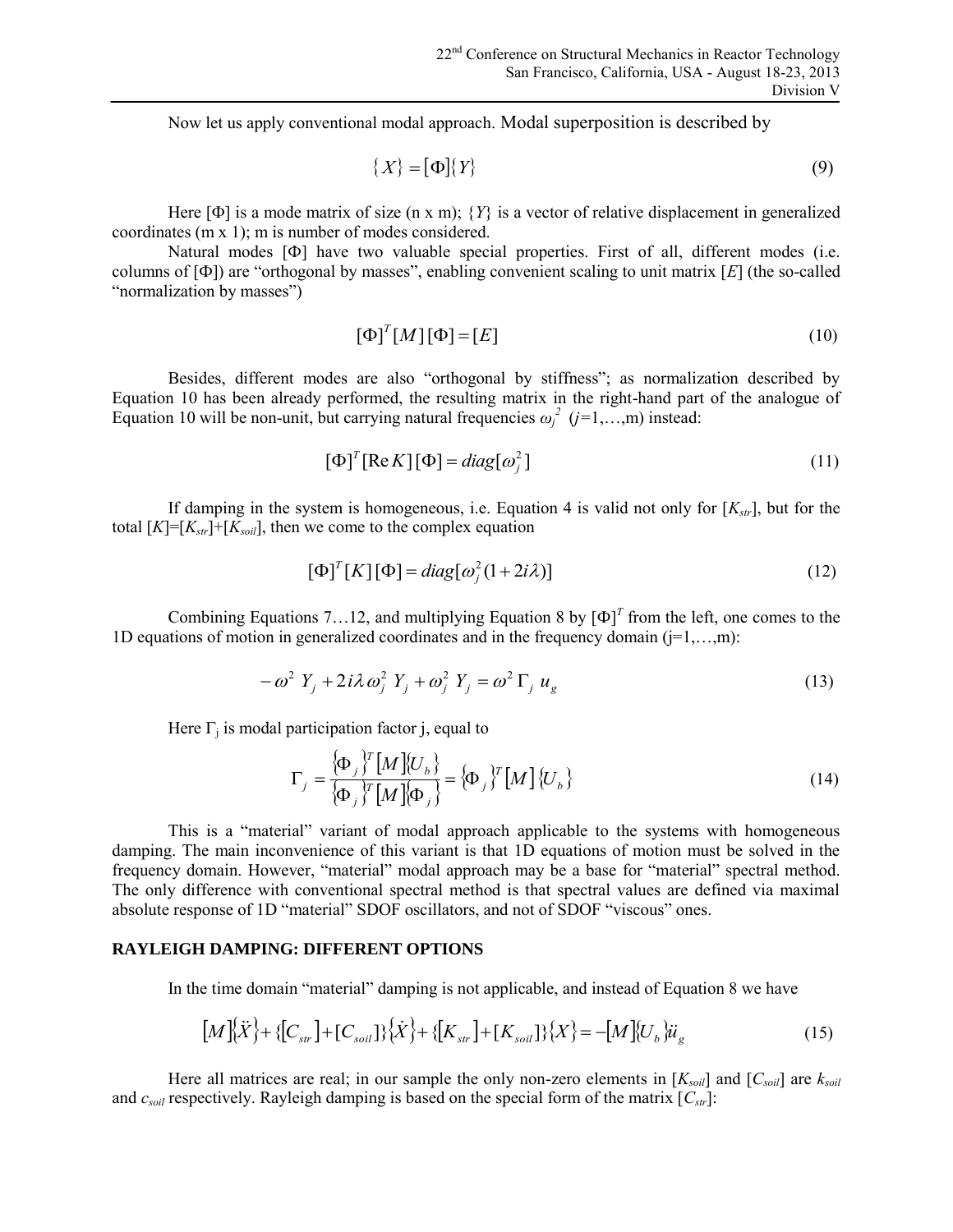$$
[C_{\rm str}] = \alpha \left[ M \right] + \beta \left[ K_{\rm str} \right] \tag{16}
$$

Let us set up two boundary frequencies for our sample structure  $f_b=3$  Hz and  $f_e=20$  Hz. Let us take "target" value of damping *λ*=0.05 mentioned above. Then Rayleigh coefficients are calculated as

$$
\alpha = 4\pi \lambda \frac{f_b f_e}{f_b + f_e} = 1,639 s^{-1}
$$
  

$$
\beta = \lambda \frac{1}{\pi (f_b + f_e)} = 6,91978 \times 10^{-4} s
$$
 (17)

Structural part  $[C_{str}]$  of damping matrix  $[C]$  in (t s<sup>-1</sup>)=kN/(m/s) is given by Equation 16:

$$
[C_{str}] = 1,639 \times \begin{bmatrix} 1 & 0 & 0 \\ 0 & 1 & 0 \\ 0 & 0 & 1 \end{bmatrix} + 6,91978 \times 10^{-4} \times \begin{bmatrix} 3,25 \times 10^{3} & -3,25 \times 10^{3} & 0 \\ -3,25 \times 10^{3} & 10,0 \times 10^{3} & -6,75 \times 10^{3} \\ 0 & -6,75 \times 10^{3} & 6,75 \times 10^{3} \end{bmatrix} = \begin{bmatrix} 3,8879 & -2,2489 & 0 \\ -2,2489 & 8,5588 & -4,6709 \\ 0 & -4,6709 & 6,3099 \end{bmatrix}
$$
(18)

After the addition of the soil dashpot viscosity coefficient  $c_{soli}$  given by Equation 2 we get full damping matrix

$$
[C] = \begin{bmatrix} 114,3879 & -2,2489 & 0 \\ -2,2489 & 8,5588 & -4,6709 \\ 0 & -4,6709 & 6,3099 \end{bmatrix}
$$
 (19)

The main difference with previous "material" case is that Equation 8 in relative displacements was equivalent to Equation 3 in absolute displacements; however, Equation 15 with Rayleigh damping is not equal to the time-domain analogue of Equation 3, because of the first term in the right-hand part of Equation 16. This part of structural damping (unlike the second part) "works" on rigid structural displacements, so it makes difference, what is the basis for the relative motion. Here we have three different options. "Option A" is to make structural damping work on absolute velocities, not relative ones. Then analogue of Equation 3 in the frequency domain will be Fracture 10. This part of structural damping (unlike the second part) "works" on rigid structural<br> *so* it makes difference, what is the basis for the relative motion. Here we have three<br> *ns*. "Option A" is to make struc

$$
\{-\omega^2[M] + [K_{str}] + i\omega[C_{str}] + [K_{soil}] + i\omega[C_{soil}]\} \{U\} = \{[K_{soil}] + i\omega[C_{soil}]\} \{U_g\}
$$
(20)

"Option B" is in line with ASCE4-98 and Equation 15: Rayleigh damping works on relative velocities calculated as compared to the platform motion. Then one has instead of Equation 20 another equation:  $\{-\omega^2[M] + [K_{srr}] + i\omega[C_{srr}] + [K_{soil}] + i\omega[C_{soil}] \} \{U\} = \{[K_{soil}] + i\omega[C_{soil}] \} \{U_g\}$  (20)<br>
"Option B" is in line with ASCE4-98 and Equation 15: Rayleigh damping works on relative<br>
tities calculated as compared to the platform moti

$$
\{-\omega^2[M] + [K_{str}] + i\omega[C_{str}] + [K_{soil}] + i\omega[C_{soil}] \} \{U\} = \{[K_{soil}] + i\omega[C_{soil}] \} \{U_g\} + i\omega[C_{str}] \{U_b\} u_g \quad (21)
$$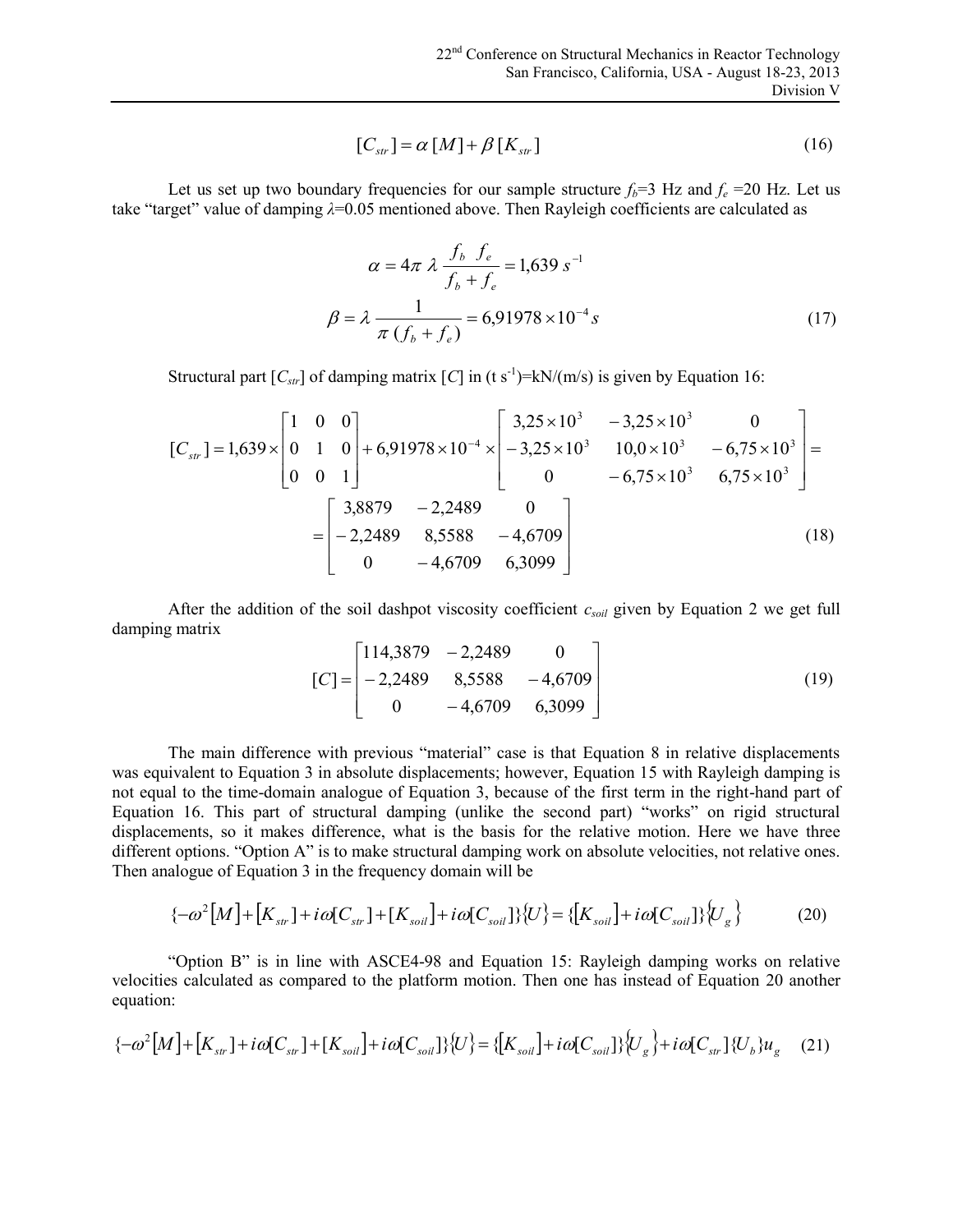"Option C" means that Rayleigh damping for structure works on relative velocities calculated as compared to the rigid basement's motion. In this case we have **straighted in the straight San Francisco**, Calculation<br> **straighted in the structure of the rigid basement's motion. In this case we have<br>**  $[M] + [K_{str}] + i\omega[C_{str}] + [K_{soil}] + i\omega[C_{soil}]\{U\} - i\omega[C_{str}]\{U_b\}u_b = \{U_b\}$ <sup>22<sup>nd</sup> Conference on Structural Mechanics in Reactor Technology<br>
San Francisco, California, USA - August 18-23, 2013<br>
Division V<br>
red to the rigid basement's motion. In this case we have<br> *M*] + [ $K_{sr}$ ] + *io*[ $C_{sr}$ ] +</sup>

$$
\{-\omega^2[M] + [K_{str}] + i\omega[C_{str}] + [K_{soil}] + i\omega[C_{soil}] \} \{U\} - i\omega[C_{str}] \{U_b\} u_b = \{[K_{soil}] + i\omega[C_{soil}] \} \{U_g\} \quad (22)
$$

Here  $u<sub>b</sub>$  is basement's displacement in the frequency domain participating also in  $\{U\}$ , so Equation 22 means that effective damping matrix becomes non-symmetric.

The comparison of the transfer functions in all three Rayleigh options to the "material" ones is given further.

### **CONVENTIONAL MODAL APPROACH FOR SSI MODEL**

Let us transfer our sample damping matrix given by Equation 19 to the generalized coordinates using matrix of modes taken from Table 1:

$$
[\Phi] = \begin{bmatrix} 0,4703 & 0,8535 & -0,2245 \\ 0,6069 & -0,1281 & 0,7844 \\ 0,6407 & -0,5051 & -0,5782 \end{bmatrix}
$$
 (23)

In generalized coordinates we get

$$
\begin{bmatrix} \Phi \end{bmatrix}^T \begin{bmatrix} C \end{bmatrix} \begin{bmatrix} \Phi \end{bmatrix} = \begin{bmatrix} 26,127 & 43,994 & -11,572 \\ 43,994 & 84,965 & -21,001 \\ -11,572 & -21,001 & 18,170 \end{bmatrix}
$$
 (24)

Conventional modal approach requires neglecting the off-diagonal terms of this matrix.

Using conventional "modal full" damping one comes to the following formulae for the transfer functions from platform to masses:

$$
\{TF\} = [1 \ 1 \ 1]^T + [\Phi] \{Y\}, \quad Y_j = \Gamma_j \omega^2 [-\omega^2 + i\omega c_j + \omega_j^2]^{-1}
$$
(25)

Here modal damping parameters  $c_j$  for our sample system are taken from the diagonal of matrix given by Equation 24. They correspond to the following dimensionless parameters *λj=c<sup>j</sup> /(2ωj)*: *λ1=*0,6925;  $λ$ <sub>2</sub>=0,5985;  $λ$ <sub>3</sub>=0,0720. We see that the first two coefficients are far greater than "material" values of  $λ$ , usually making 4%...7%. This is typical for soil-structure interaction, where "wave" damping dominates over "material" one.

One more option is called "cut-down modal damping". It is similar to the previous option, but in Equation 25 values of  $c_j$  (j=1,2) are artificially cut down to 0.4 $\omega_j$  (corresponding to  $\lambda_1 = \lambda_2 = 0, 2$ );  $c_3$  and  $\lambda_3$ stay the same as before. Some specialists still believe that such cutting down can provide necessary conservatism.

Now let us look at the results in terms of absolute values of the transfer functions from platform to structural masses. "Material structure plus viscous soil" damping results are compared to three options of "Rayleigh structure plus viscous soil" results, to the "full modal damping" results and to the "cut-down modal damping" results. The results for the lower mass are shown in Fig.2, the results for the middle mass – in Fig.3, the results for the upper mass – in Fig.4. There is one more curve in each Figure, which will be explained below.

The "Rayleigh damping" results in all three options are close to the "material damping" results. Some difference can be seen, but it is small. The reason is that soil damping is represented in full in all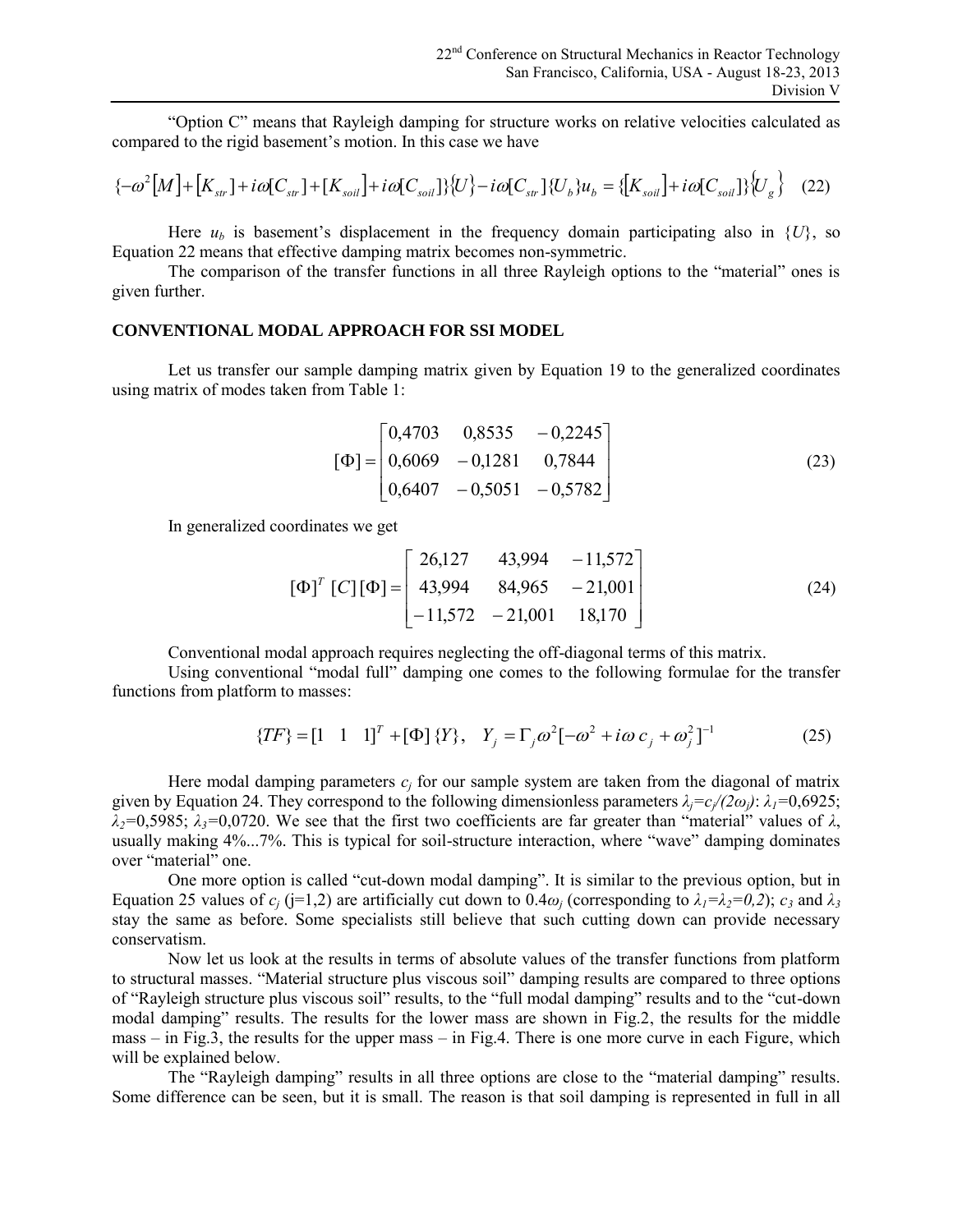four variants ("material" and three options of "Rayleigh" ones), and it is more important in our case than structural damping. In "Rayleigh damping C" the results around the first peak are more conservative, though for the upper frequencies it is not always true.



Figure 2. Absolute values of the transfer functions from the platform to the lower mass



Figure 3. Absolute values of the transfer functions from the platform to the middle mass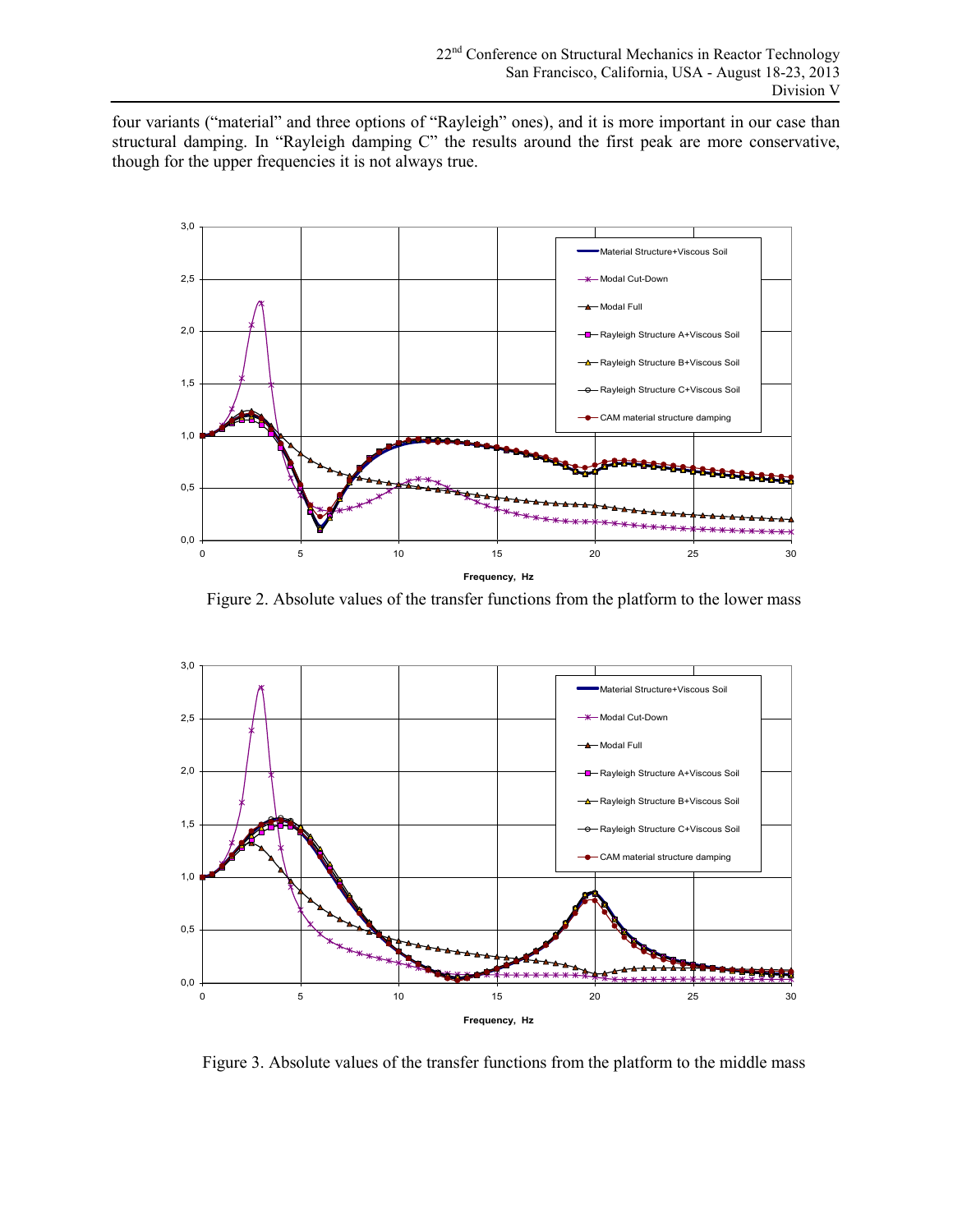

Figure 4. Absolute values of the transfer functions from the platform to the upper mass

The "full modal damping" results are satisfactory only for low frequencies. For upper frequencies they are considerably non-conservative. The "cut-down modal damping" results are excessively conservative around the first peak, but non-conservative for the upper frequencies. Note that the "cutdown" results in some frequency intervals are less than the "full" results. This is due to the phase combination.

### **COMBINED ASYMPTOTIC METHOD**

Combined asymptotic method (CAM) proposed in Tyapin (2009); Tyapin (2010) provides powerful tool to address the described problems. The first option of CAM is to obtain the motion of the rigid basement in the frequency domain. Upper structure is "condensed" to the complex frequencydependent matrix 6 x 6 (called "dynamic inertia matrix") linking response forces acting on the weightless rigid basement from the upper structure to the accelerations of this basement. In case of material damping in the upper structure "dynamic inertia" is as follows:

$$
[M(\omega)] = [M_0] + \sum_{j=1}^n \frac{\omega^2}{\Omega_j^2 - \omega^2 + 2i\lambda_j \Omega_j^2} \{S_j\}^T \{S_j\}
$$
 (26)

Here  $[M_0]$  is the conventional real inertia matrix 6 x 6; *i* is an imaginary unit;  $\Omega_j$  is natural frequency of *j*-th mode for the fixed-base upper structure (different from  $\omega_j$  in Equation 4!);  $\{S_j\}$  is a line 1 х 6 of the participation factors for the *j*–th mode (the inertial normalization of the natural modes is assumed);  $\lambda_j$  is the *j*-th modal damping coefficient calculated in the FEM codes along with natural frequencies/modes of the fixed-base structural model. We see that in static case (i.e. for zero frequency) "dynamic inertia" is similar to the conventional "static" inertia even for flexible structure.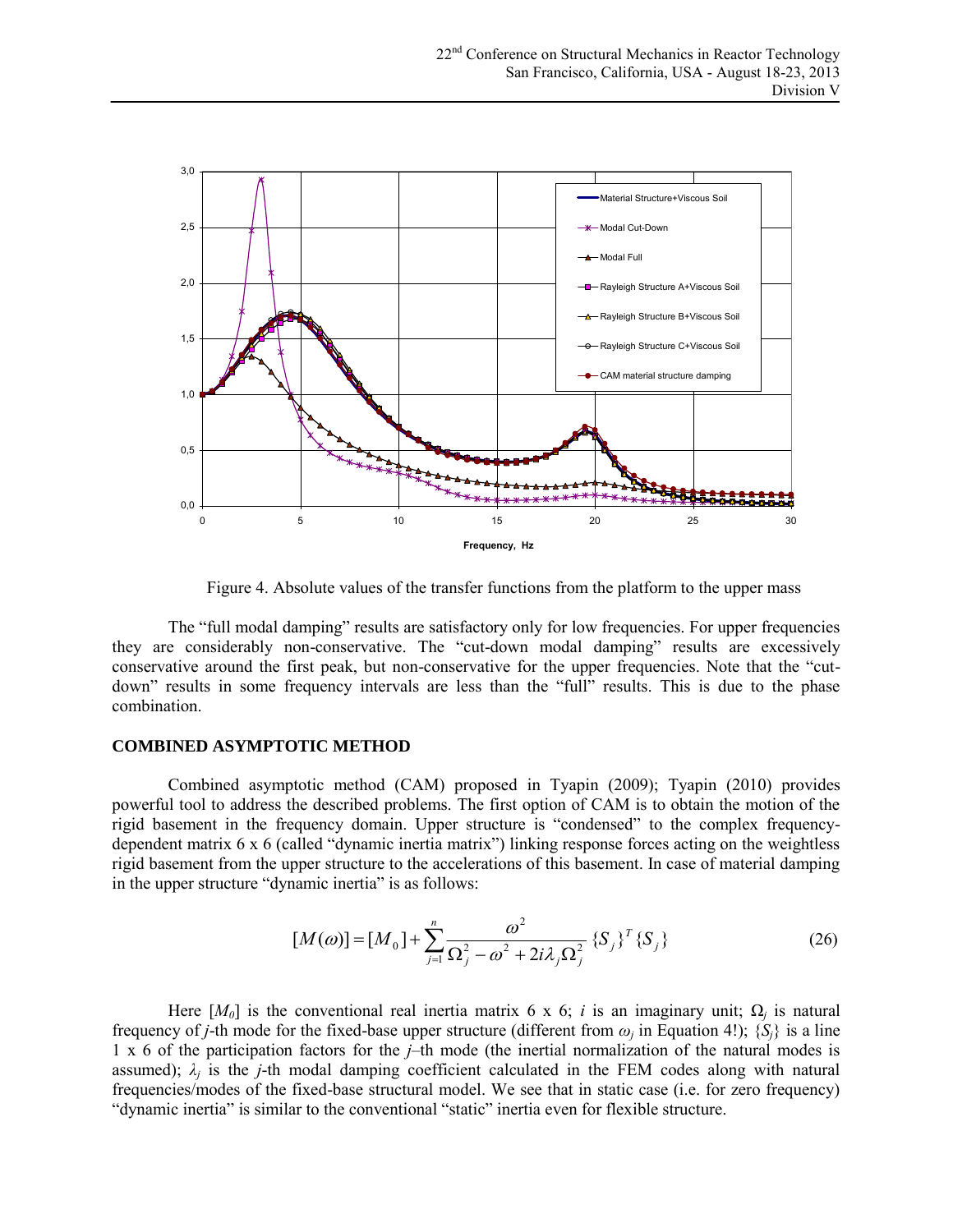In our sample case the fixed-base upper structure has modal parameters given in the Table 2.

| Number | Natural      | Modal             | Modal            | Modal            | Participation     |
|--------|--------------|-------------------|------------------|------------------|-------------------|
|        | frequencies, | displacement of   | displacement     | displacement     | factor, $t^{1/2}$ |
|        | Hz           | the lower mass, t | of the middle    | of the upper     |                   |
|        |              |                   | mass, $t^{-1/2}$ | mass, $t^{-1/2}$ |                   |
|        | 6.023        | $0.0\,$           | $-0.6189$        | $-0.7855$        | $-1.4044$         |
|        | 19.700       | $0.0\,$           | $-0.7855$        | 0.6189           | $-0.1666$         |

Table 2: Natural frequencies/modes of the fixed-base upper structure

Transfer function from the platform to the basement (the lower mass in Fig.1) will be given by scalar expression

$$
TF = [k_{soil} + i\omega c_{soil} - \omega^2 M(\omega)]^{-1} [k_{soil} + i\omega c_{soil}]
$$
\n(27)

It is the same as the transfer function with "material structures plus viscous soil" in Fig.2.

Changing circular frequencies *ω* in Equation 26 for ordinary frequencies *f* in Hz, we get for our sample structure

$$
M(f) = 3.0 + \frac{f^2 * 1.4044^2}{6.023^2 - f^2 + 2 * 0.05 * 6.023^2 i} + \frac{f^2 * 0.1666^2}{19.7^2 - f^2 + 2 * 0.05 * 19.7^2 i}
$$
(28)

Real and imaginary parts of complex dynamic inertia are shown in Fig.5.



Figure 5. Real and imaginary parts of "dynamic mass" for a sample structure.